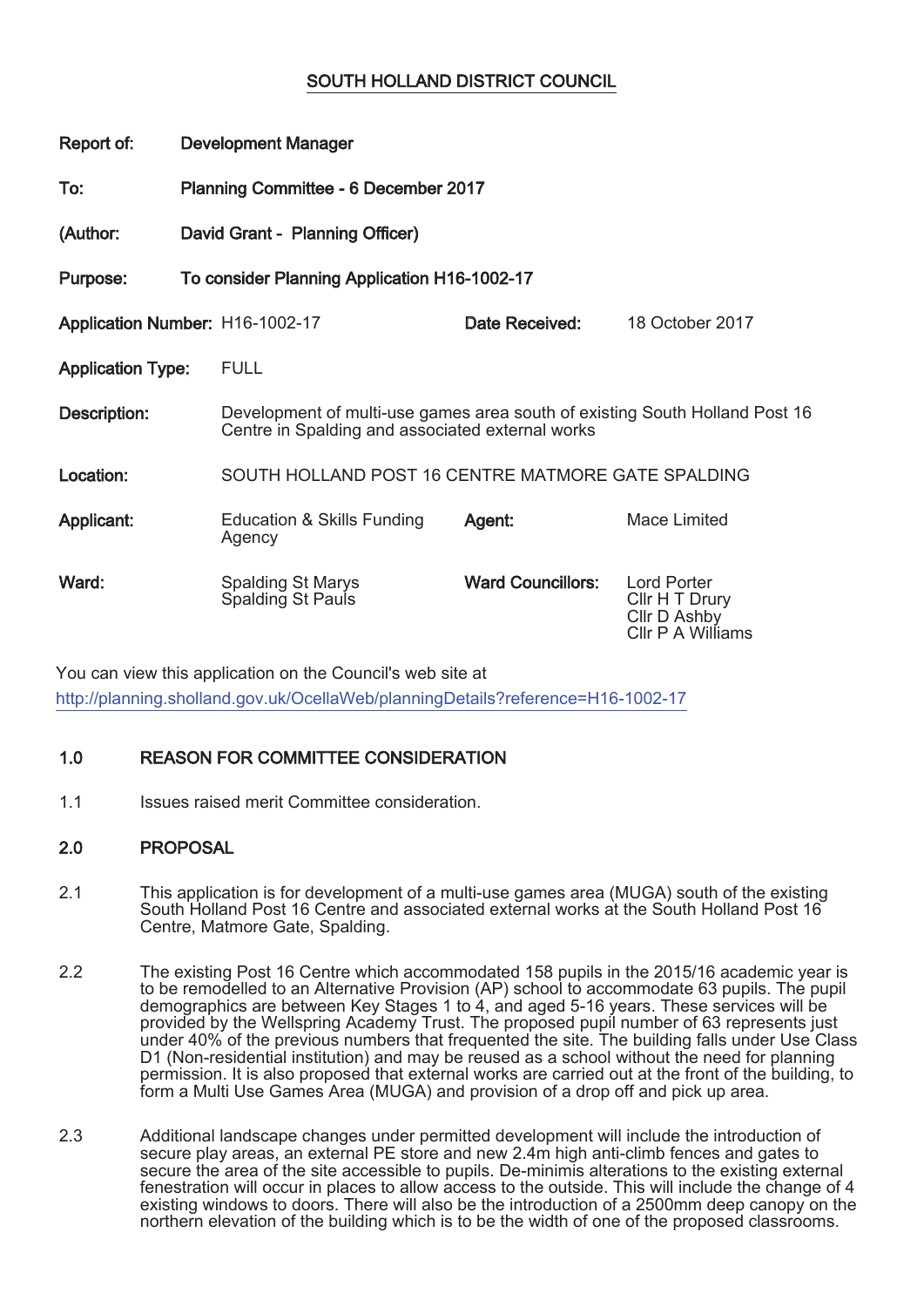- 2.4 The MUGA would measure 18 metres by 33 metres, secured by a 3 metre high moss green anti-climb sports fencing, and be used during the Wellspring Trust's school hours of 08:45 -14:45 Monday to Friday during school term times. In addition to this the Trust have confirmed that the MUGA will be available for community use during out of school daylight hours and that car parking will be made available to support the community use of this. The MUGA will not be floodlit.
- 2.5 The MUGA is required to provide a hard outdoor PE area for the pupils who will be attending the Springwell Alternative Academy. Games such as Netball, Basketball and five a side Football will be able to be taught and played on the MUGA.
- 2.6 There are currently 59 car park spaces, 4 of which are disabled spaces. The proposal seeks to provide a total of 44 car park spaces designated as follows; 2 disabled parking spaces; 30 staff parking spaces and; 12 taxi parking / drop-off spaces.

## 3.0 SITE DESCRIPTION

- 3.1 The site is currently car parking space serving the Post 16 Centre. Residential properties are sited to west of the site and to the south on the opposite side of Matmore Gate are more residential properties. Beyond the South Holland Post 16 Centre to the north are the playing fields of Spalding Academy which are also sited to the east of the site.
- 3.2 The site is within the grounds but independent of the Spalding Academy. The Alternative Provision School is served by a separate access with separate parking provision.

## 4.0 RELEVANT PLANNING POLICIES

### 4.1 The Development Plan

South Holland District Local Plan, July 2006

The South Holland Local Plan 2006 was formally adopted on 18 July 2006. Following a direction from the Government Office for the East Midlands under paragraph 1(3) of Schedule 18 to the Planning and Compulsory Purchase Act 2004, as of 18 July 2009 only certain Local Plan policies have been extended and continue to form part of the development plan. In the context of those saved policies referred to below, it is considered that the Local Plan was adopted in general accordance with the Planning and Compulsory Purchase Act 2004 (albeit under the transitional arrangements). Those policies referred to below are considered to accord with the thrust of guidance set out in the National Planning Policy Framework, and in the context of paragraph 215 of the NPPF should therefore continue to be given substantial weight in the decision making process.

If regard is to be had to the development plan for the purpose of any determination to be made under the Planning Acts, Section 38 (6) to the Town and Country Planning Act as amended by the 2004 Act states that the determination must be made in accordance with the plan unless material considerations indicate otherwise.

Policy SG1 - General Sustainable Development Policy SG14 - Design and Layout of New Development Policy SG15 - New Development: Facilities for Road users, Pedestrians and Cyclists Policy SG16 - Parking Standards in New Development Policy SG17 - Protection of Residential Amenity

### National Guidance

National Planning Policy Framework (NPPF), March 2012

Paragraph 14 - The presumption in favour of sustainable development Paragraph 17 - Core planning principles Paragraph 72 - Giving weight to alteration and expansion of schools Paragraph 73 - Access to opportunities for sport

Planning Practice Guidance (PPG), 2014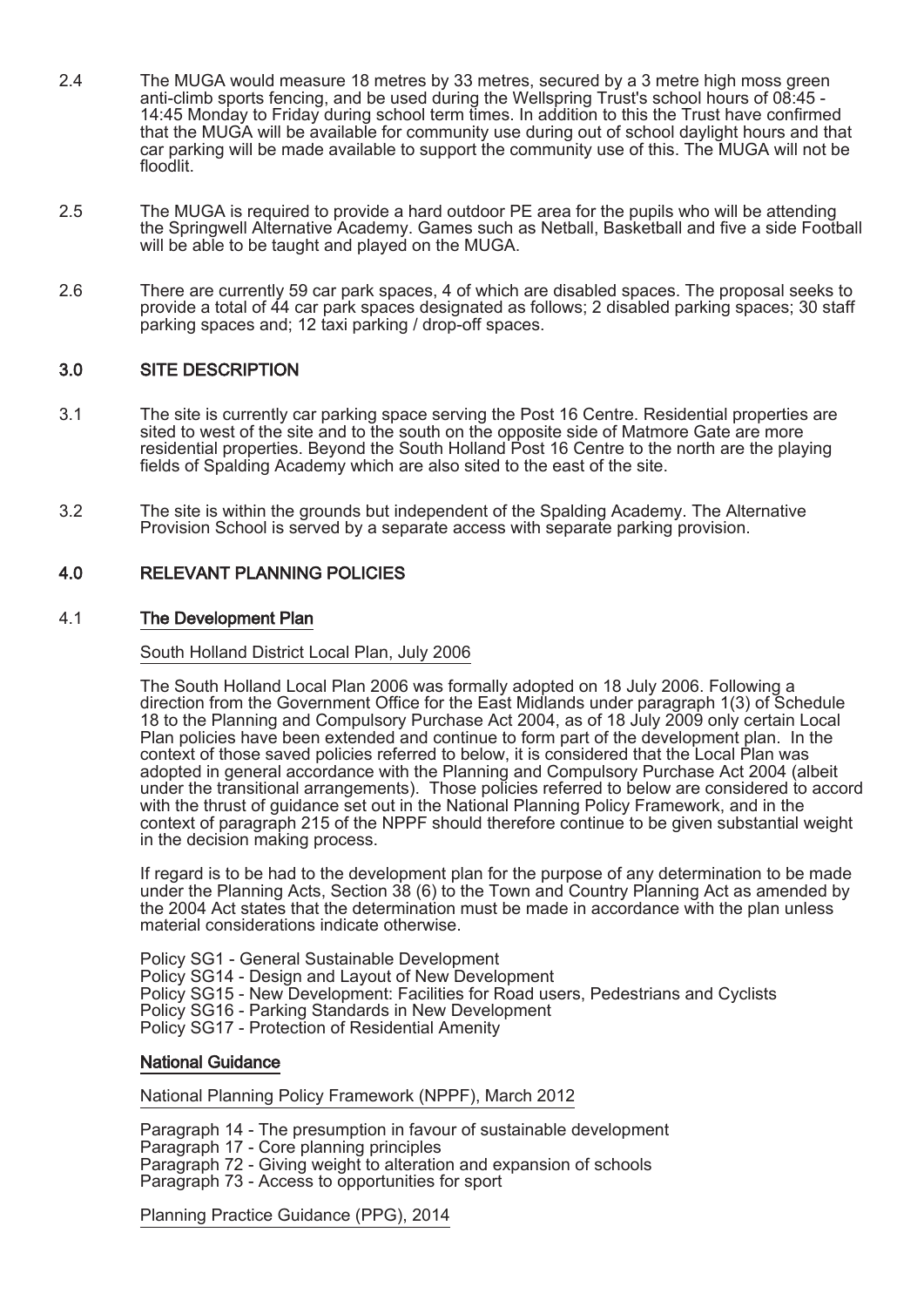## 5.0 RELEVANT PLANNING HISTORY

5.1 H16-1314-06 Spalding Gleed Girls School - Construction of sixth form / adult learning facilities. County Council REG 3 Application - Approved 28 November 2006.

## 6.0 REPRESENTATIONS

6.1 Ward Member

Cllr Lord Porter Requests application is heard at Committee if recommended for approval. Objects to the proposal.

## 6.2 County Highways & SUDS Officer

No objections. Requests condition regarding Travel Plan to show that it is capable of implementation before the educational facility is in operation.

6.3 SHDC Environmental Protection

No objections.

6.4 LCC Historic Environment Officer

No objections.

6.5 Public

8 Individual responses and a petition (with 124 signatories) have been received. Concerns have been expressed with coarse language, loss of property value, need, security, hours of operation, behaviour of pupils, change of use, increase in traffic, highway safety and the proposed location of the MUGA.

## 7.0 MATERIAL CONSIDERATIONS

- 7.1 The key issues for consideration in this application are:
	- -Principle/Policy;
	- -Design and impact upon residential amenity;
	- Highway Safety;
	- Flood Risk and Drainage.

### 7.2 Principle/Policy

7.3 Paragraph 72 of the NPPF concerns the alteration and expansion of schools, and states 'The Government attaches great importance to ensuring that a sufficient choice of school places is available to meet the needs of existing and new communities. Local planning authorities should take a proactive, positive and collaborative approach to meeting this requirement, and to development that will widen choice in education. They should:

> - Give great weight to the need to create, expand or alter schools; and - Work with schools promoters to identify and resolve key planning issues before applications are submitted.'

> The proposed ancillary works to the building are considered to be supported by Paragraph 72.

7.4 Paragraph 73 of the NPPF concerns access to opportunities for sport, and states: 'Access to high quality open spaces and opportunities for sport and recreation can make an important contribution to the health and wellbeing of communities. Planning policies should be based on robust and up-to-date assessments of the needs for open space, sports and recreation facilities and opportunities for new provision. The assessments should identify specific needs and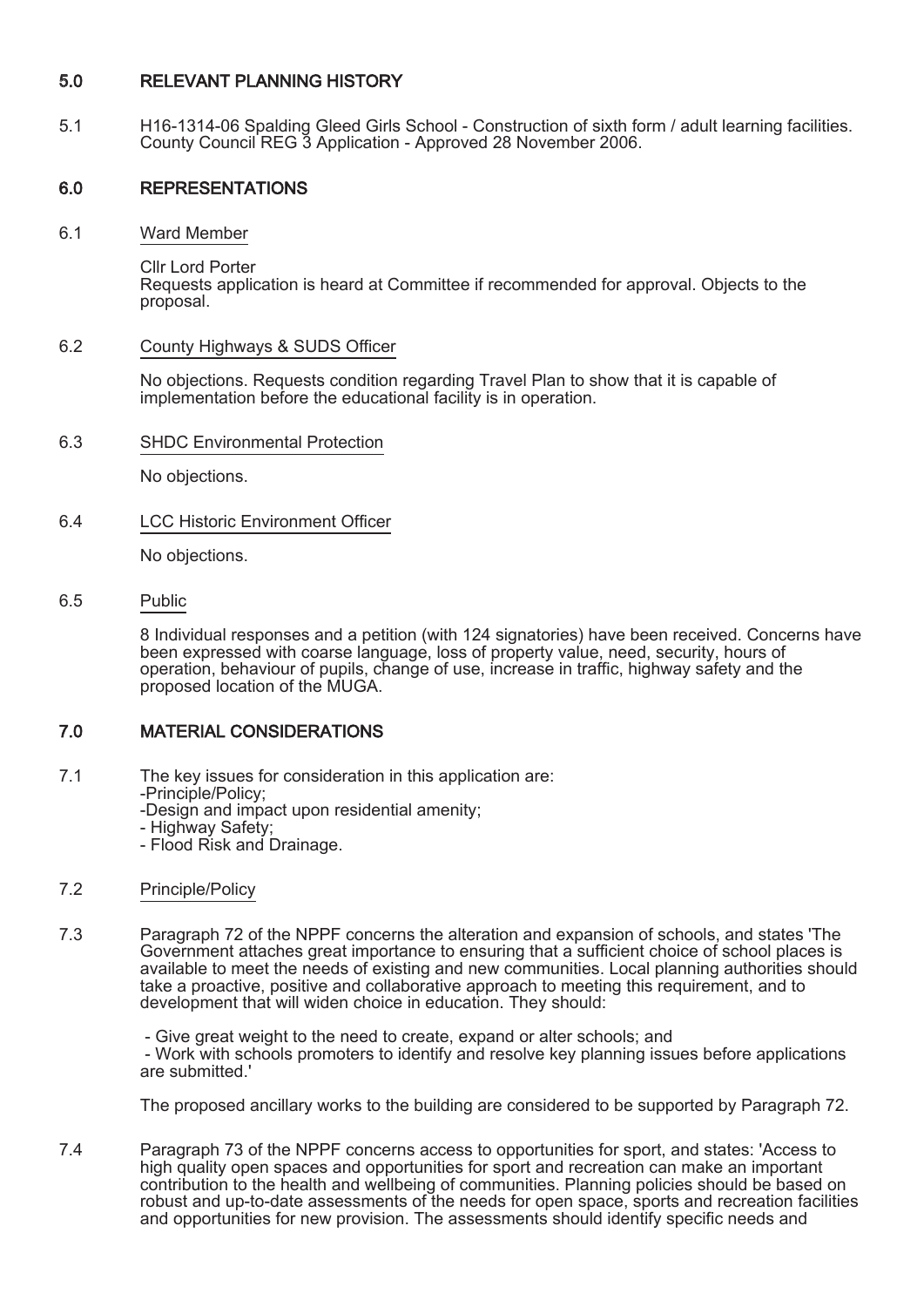quantitative or qualitative deficits or surpluses of open space, sports and recreational facilities in the local area. Information gained from the assessments should be used to determine what open space, sports and recreational provision is required.'

The proposed MUGA is considered to increase opportunity for sport and thereby satisfies Paragraph 73.

#### 7.5 Design and impact upon residential amenity

- 7.6 There will not be a material alteration to the character, function or form of the building and parking area. The proposed alterations to the school building are minor and the proposed fencing for the MUGA is not considered to be visually obtrusive. The proposal is therefore considered to accord with Policy SG14 of the South Holland Local Plan.
- 7.7 A certain amount of noise may be created by the users of the MUGA but this will not be at unsociable hours. Disturbance from vehicle movements and general activity should noticeably decline as the number of pupils on site will be substantially reduced. There is not considered to be any harm to residential dwellings from overbearing, overshadowing or detriment to visual amenity as a result of the works. The proposal is therefore considered to accord with Policy SG17 of the South Holland Local Plan.

### 7.8 Highway safety and parking

- 7.9 The existing layout provides 59 car park spaces, 4 of which are disabled spaces. The proposal seeks to provide a total of 44 car park spaces designated as follows; 2 disabled parking spaces; 30 staff parking spaces and; 12 taxi parking / drop-off spaces. This represents 75% retention of previous parking spaces. Given that the proposal pupil number of 63 represents just under 40% of the previous numbers that frequented the site, it is considered that the number of parking places adequately covers the needs of the site. In addition, the site is served by lt1 and lt2 bus routes during the entirety of the operational hours. No alterations to the existing access will take place as a result of the proposal.
- 7.10 The agent comments further 'Mace have been informed by the Trust that the majority of students will travel to and from the school by taxis / private hire vehicles and that some will also be accompanied by Lincolnshire County Council escorts. As a result of this therefore there was the requirement for the introduction of a drop-off and pick-up point. After exploring a number of options of how this could be achieved, it was felt that using the MUGA itself at both arrival and departure times would be the best solution for this, especially when taking into account the restricted size of the site and safeguarding of the pupils before and after school.'
- 7.11 There is anticipated to be a noticeable reduction in traffic and on-street parking as a result of the permitted development change of use to an alternative provision education establishment.

### 7.12 Operating hours and lighting of the MUGA

- 7.13 The MUGA will be used during the Wellspring Trust's school hours of 08:45 14:45 Monday to Friday during school term times. In addition to this the Trust have confirmed that the MUGA will be available for community use during out of school daylight hours and that car parking will be made available to support the community use of this. Three lighting pillars will be moved from the MUGA location to facilitate its safe use. The MUGA will not be floodlit. Concern therefore regarding all night use is not material to this planning application.
- 7.14 Proposed MUGA location
- 7.15 The suggested location to place the MUGA on land to the east or north of the school cannot be achieved as the playing fields of Spalding Academy are not in the ownership of the applicant.
- 7.16 Need for the MUGA
- 7.17 The MUGA will provide the only secure recreational provision on site. The applicant does not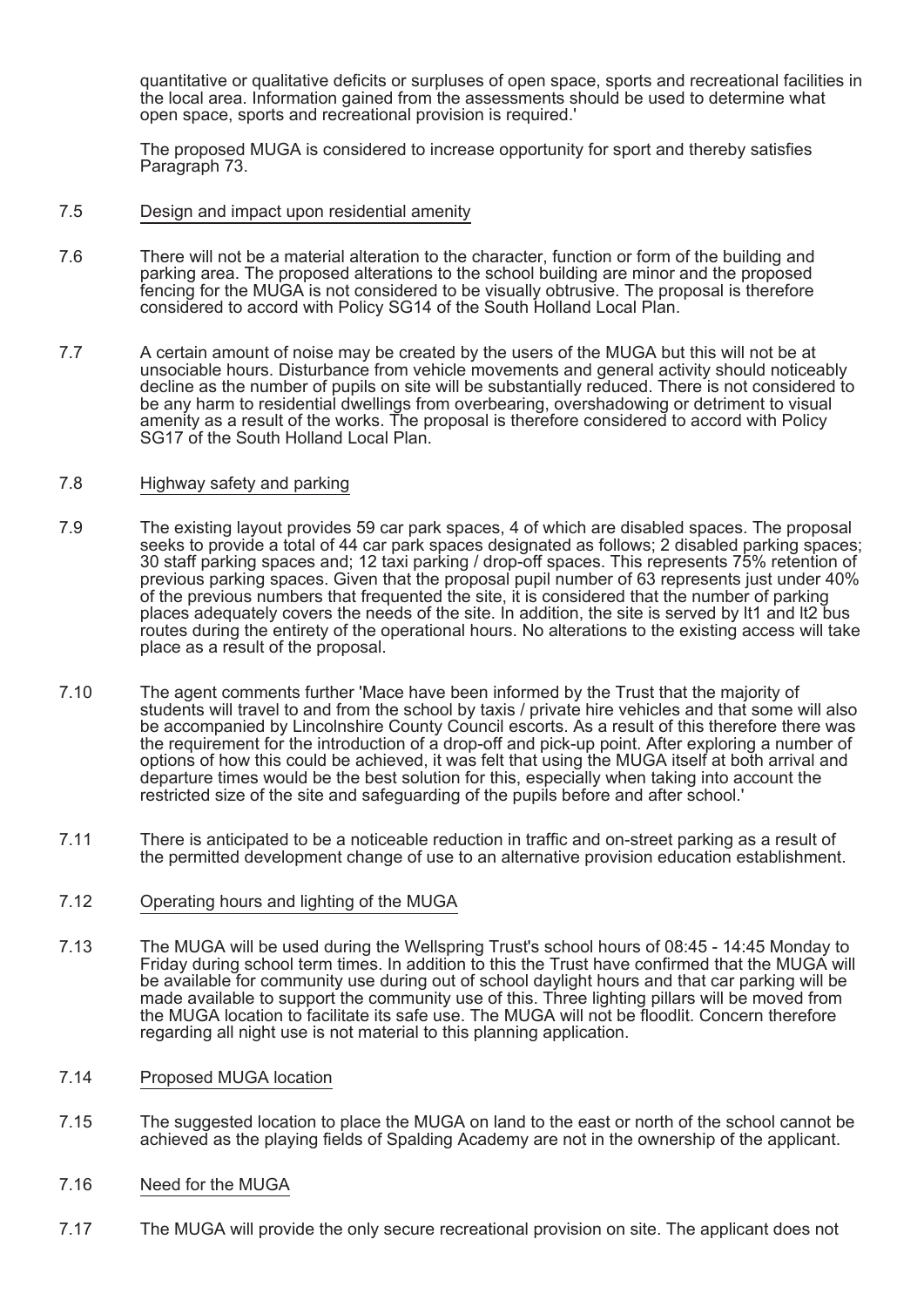have access to the fields to the side and rear of the site in the ownership of Spalding Academy. Need is not a planning concern.

- 7.18 Effect on property value
- 7.19 This is not a planning concern.
- 7.20 Change of use of the site
- 7.21 The building falls under Use Class D1 and will be reused as a school without the need for a change of use application to be submitted. Therefore a refusal of the application would not prevent the Wellspring Trust from commencing use as an Alternative Provision education establishment.

#### 7.22 Behaviour of pupils

- 7.23 The building remains an education establishment the behaviour of pupils whilst on site is a matter for the site staff. The use of coarse language is not a planning concern.
- 7.24 Security of the site
- 7.25 Outside of operational hours the school, car park and MUGA will be locked by the Wellspring Trust and not accessible to the public. The perimeter of the site will be secured by 2.4 metre high anti-climb fencing. There have concerns expressed regarding the height of the fencing. The fencing is for safeguarding issues and can be seen through. To lower the height of the fencing would impact upon safeguarding and the security of the site.
- 7.26 Conclusion
- 7.27 The proposed MUGA and subsequent parking alterations are not considered to contribute material harm to residential amenity or the character of the surrounding area. The proposal is in accordance with guidance contained within the NPPF and South Holland Local Plan, and will help to improve sports provision for the Wellspring Trust.

### 8.0 RECOMMENDATIONS

8.1 Grant permission subject to those conditions listed at Section 9.0 of this report.

### 9.0 CONDITIONS

1. The development must be begun not later than the expiration of three years beginning with the date of this permission.

> Reason: As required by Section 91 of the Town and Country Planning Act 1990 as amended by the Planning and Compulsory Purchase Act 2004.

2. The development hereby permitted shall be carried out in accordance with the following approved plans: Drw No R-15494-301, Dwg No MAC-XX-00-DR-A-002-P2 Amendment 1, Drw No R-15450-201 (Topographic Survey), Appendix B Traffic Management, Appendix C Transport Feasibility Study, 34241-MAC-XX-XX-DR-A-304 1, 34241-MAC-XX-00-DR-A-004, 34241-MAC-XX-00-DR-A-002 1, 34241-MAC-XX-00-DR-A-001 1, MAC-XX-XX-DR-A-400 P 2 Amendment No 2, MAC-XX-XX-DR-A-305 P 3 Amendment No 2, MAC-XX-XX-DR-A-401 P 2 - Amendment No 2 and MAC-XX-00-DR-A-003 P 3 - Amendment No 2

Reason: For the avoidance of doubt and in the interests of proper planning.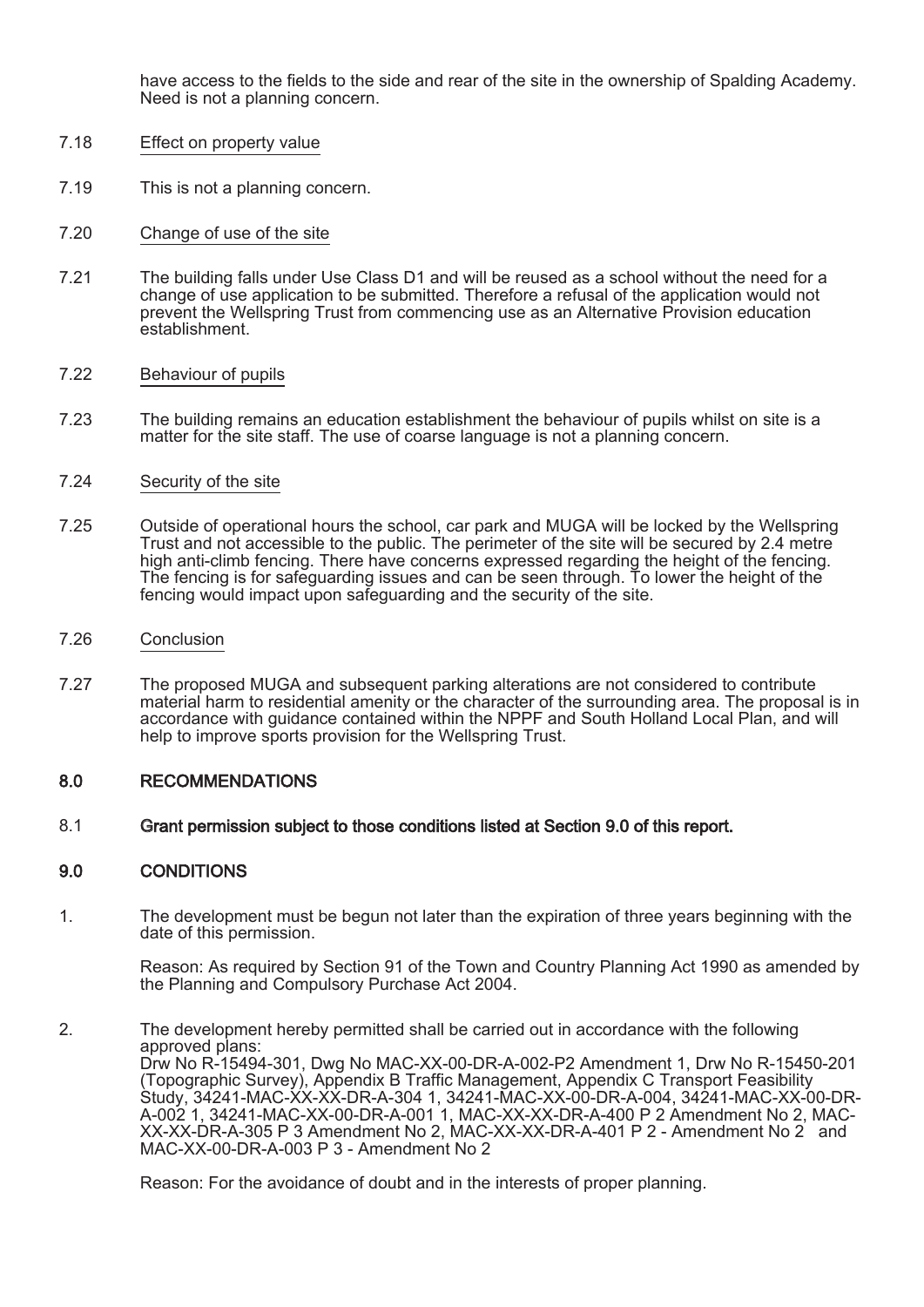3. Development shall not be commenced until an updated Travel Plan has been submitted to and approved in writing by the local planning authority. Those parts of the approved Travel Plan that are identified therein as being capable of implementation after occupation shall be implemented in accordance with timetable contained therein and shall continue to be implemented as long as any part of the development is occupied.

Reason: In order that the local planning authority conforms to the requirements of the National Planning Policy Framework, a Travel Plan has been conditioned to ensure that access to the site is sustainable and reduces dependency on the car. This Condition is imposed in accordance with Policies SG15, SG16 & SG17 of the South Holland Local, 2006, as well as Section 10 of the National Planning Policy Framework, 2012.

4. The Springwell Spalding / Wellspring Servicing & Car Park Management Plan shall be adhered to in perpetuity and updated / amended where necessary.

Reason: To ensure safe management of the traffic accessing the site in the interests of safety of the users of the site and of the public highway. This Condition is imposed in accordance with Policies SG15, SG16 & SG17 of the South Holland Local, 2006, as well as Section 10 of the National Planning Policy Framework, 2012.

5. The Local Planning Authority has acted positively and proactively in determining this application by assessing it against all material considerations, including national guidance, planning policies and representations that have been received during the public consultation exercise, and by identifying matters of concern within the application and negotiating, with the Applicant, acceptable amendments to the proposal to address those concerns. As a result, the Local Planning Authority has been able to grant planning permission for an acceptable proposal.

This decision notice, the relevant accompanying report and the determined plans can be viewed online at http://planning.sholland.gov.uk/OcellaWeb/planningSearch

Background papers:- Planning Application Working File

## Lead Contact Officer

| Name and Post:    | Richard Fidler, Development Manager |
|-------------------|-------------------------------------|
| Telephone Number: | 01775 764428                        |
| Email             | rfidler@sholland.gov.uk             |

## Appendices attached to this report:

Appendix A Plan A